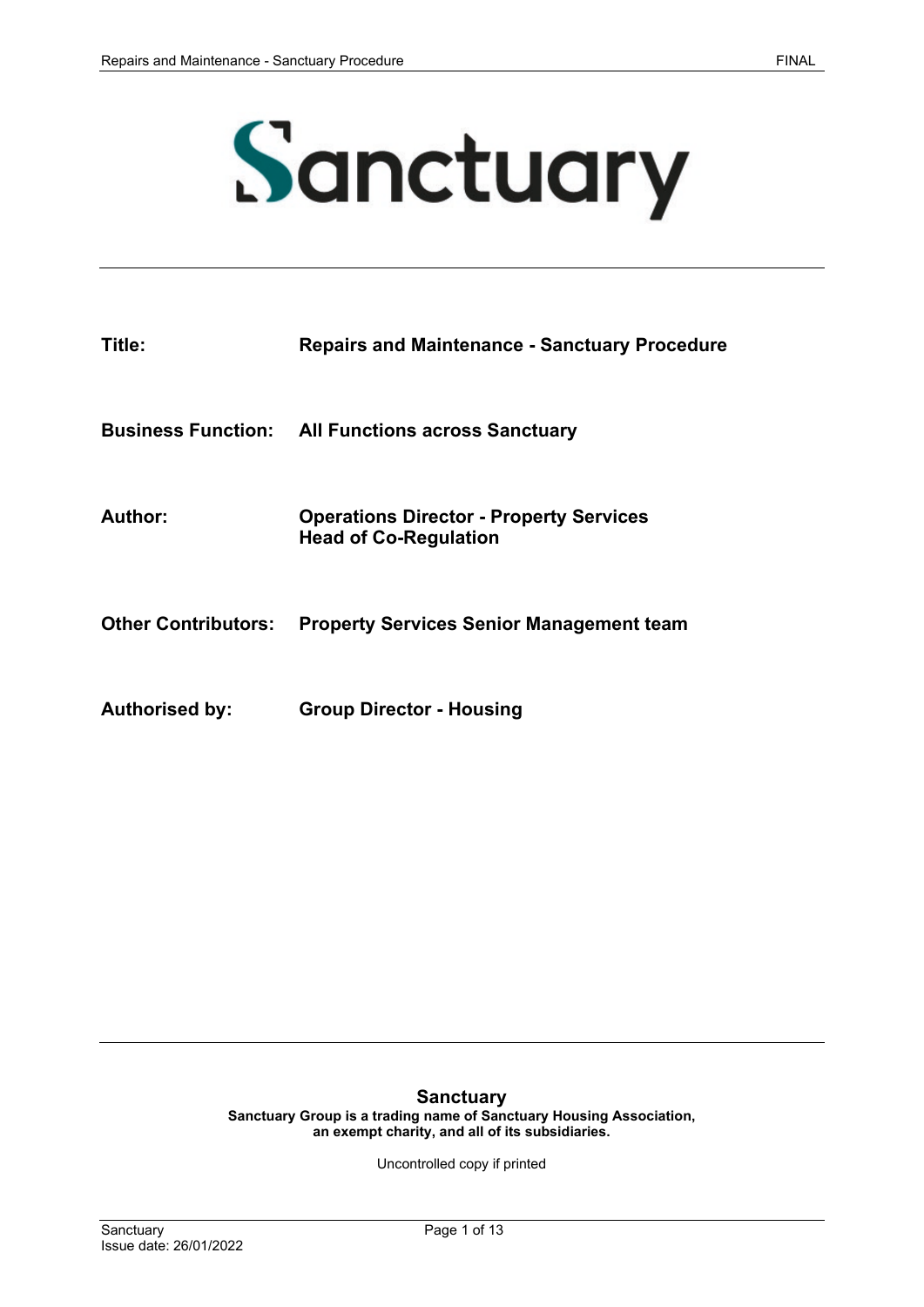# **CONTENT**

| <b>General Information</b> |                                                               |                           |
|----------------------------|---------------------------------------------------------------|---------------------------|
| $1_{\cdot}$                | Objective of this procedure                                   | $\ensuremath{\mathsf{3}}$ |
| 2.                         | Legislative/Regulatory context                                | $\sqrt{3}$                |
| 3.                         | Responsibilities for implementation                           | $\overline{4}$            |
| 4.                         | What's new - What's different?                                | $\overline{4}$            |
| 5.                         | Repair categories                                             | $\overline{4}$            |
| 6.                         | Right to Repair (only applicable to Scotland)                 | $\,6$                     |
|                            | 7. Access to properties - health and safety risks             | $\,6$                     |
|                            | 8. Unforeseen changes in service delivery                     | $6\phantom{1}6$           |
|                            | <b>Detailed Procedures</b>                                    | 7                         |
| 1.                         | Repair requests and response times                            | $\overline{7}$            |
| 2.                         | CSC assess repair information to determine who is responsible | 8                         |
| 3.                         | Repair request logged                                         | $\boldsymbol{9}$          |
| 4.                         | <b>Works Order</b>                                            | $\boldsymbol{9}$          |
| 5.                         | Confirmation of appointment time                              | $9\,$                     |
| 6.                         | Identification of repair priority                             | 10                        |
| 7.                         | Pre - inspection of property                                  | 10                        |
| 8.                         | Assessment of damage                                          | 11                        |
| 9.                         | Variation Orders (external contractors only)                  | 12                        |
|                            | 10. Works completed                                           | 12                        |
| 11.                        | <b>Post inspections</b>                                       | 12                        |
|                            | 12. Follow up to completion of work                           | 13                        |
|                            | 13. Satisfaction surveys                                      | 13                        |
| 14.                        | Invoice process                                               | 13                        |

# **Appendices**

- Appendix 1 Repair responsibility table
- Appendix 2 Defects and the repairs process
- Appendix 3 Right to Repair Scotland only
- Appendix 4 Pre-inspection process guidance
- Appendix 5 Criminal or unforeseen/accidental damaged damage guidance
- Appendix 6 Extra Work Request Form
- Appendix 7 Post inspection process guidance
- Appendix 8 Rechargeable repairs
- Appendix 9 Homeownership responsibilities and information
- Appendix 10 Repair categories

#### **Additional Guidance**

- AG01 Code of Conduct for Operatives and Contractors
- AG02 Cancelling a Works Order Guidance
- AG03 Follow On and No Access Guidance for Operatives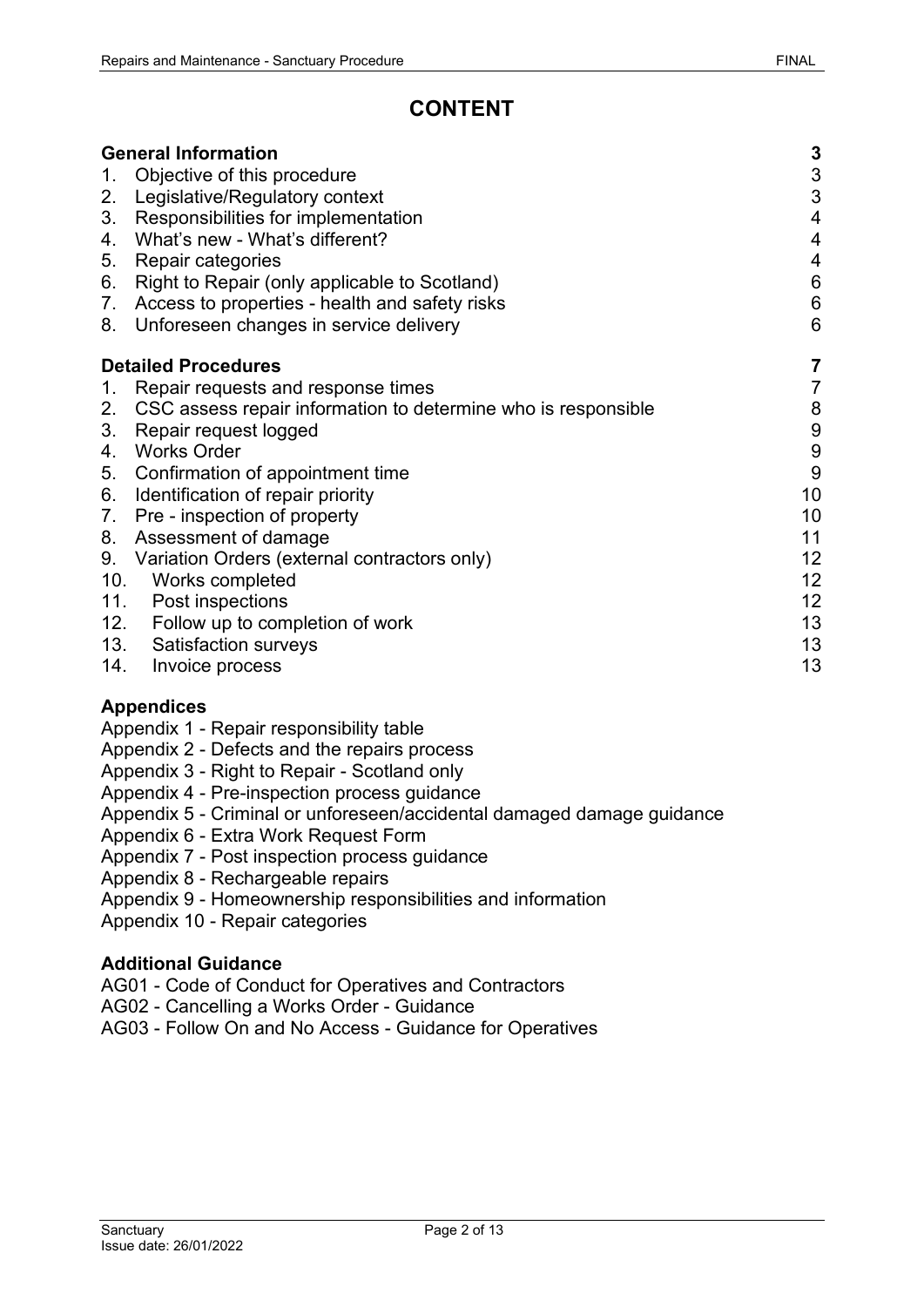# <span id="page-2-0"></span>**General Information**

#### <span id="page-2-1"></span>**1. Objective of this procedure**

- 1.1 The purpose of this document is to provide guidance for all staff involved in the repairs and maintenance service to ensure they deliver a prompt, efficient and customer focussed responsive repairs service that reflects good value for money.
- 1.2 Sanctuary will provide service users with adequate, clear and easily understood information. In particular, this will include:
	- the repairing obligations of both parties;
	- the anticipated response times for all repairs;
	- proactive communication for all repairs;
	- information on performance against targets;
	- provision of a comprehensive Repairs Handbook for all tenants (and a Homeowners Handbook for Homeowners); and
	- information about improvements and alterations that may be made to the property.

#### <span id="page-2-2"></span>**2. Legislative/Regulatory context**

- Antisocial Behaviour [Housing and Support Policy and Procedure](https://solis/PolicyManagement/policy/Policies/Forms/Policy%20Document%20Set/docsethomepage.aspx?ID=5580&FolderCTID=0x0120D52000DE99EA054D4DF944BE591D81E49729D0008C670BDB86BED740B0B89E295CD8357C&List=a03723e1-d48b-4958-9669-9b86a90ef8b0&RootFolder=%2FPolicyManagement%2Fpolicy%2FPolicies%2FAnti%2DSocial%20Behaviour%20%28ASB%29%20%2D%20Housing%20and%20Support&RecSrc=%2FPolicyManagement%2Fpolicy%2FPolicies%2FAnti%2DSocial%20Behaviour%20%28ASB%29%20%2D%20Housing%20and%20Support)
- [Building Regulations Act 1984](http://www.opsi.gov.uk/RevisedStatutes/Acts/ukpga/1984/cukpga_19840055_en_1)
- [Construction \(Design and Management\) Regulations 2007](http://www.opsi.gov.uk/si/si2007/uksi_20070320_en_1)
- [Construction \(Design and Management\) Regulations 2015](http://www.legislation.gov.uk/uksi/2015/51/contents/made)
- [Control of Asbestos Regulations 2012](http://www.legislation.gov.uk/uksi/2012/632/contents/made)
- [Data](http://www.legislation.gov.uk/ukpga/1998/29/contents) [Protection](http://www.legislation.gov.uk/ukpga/2018/12/contents) Act 2018
- [Decent Homes Standard](http://www.homesandcommunities.co.uk/decenthomes)
- [Defective Premises Act 1972](http://www.opsi.gov.uk/RevisedStatutes/Acts/ukpga/1972/cukpga_19720035_en_1)
- [Environmental Protection Act 1990](http://www.opsi.gov.uk/acts/acts1990/ukpga_19900043_en_1)
- [Equality Act 2010](http://www.legislation.gov.uk/ukpga/2010/15/contents)
- [Housing Act 2004](http://www.legislation.gov.uk/ukpga/2004/34/contents) incorporating the HHSRS [The Housing Health and](http://www.opsi.gov.uk/si/si2005/20053208.htm)  [Safety Rating System](http://www.opsi.gov.uk/si/si2005/20053208.htm)
- [Housing \(Scotland\) Act 2006](http://www.legislation.gov.uk/asp/2006/1/contents)
- [Housing \(Scotland\) Act 2010](http://www.legislation.gov.uk/asp/2010/17/contents)
- [Housing Grants Construction and Regeneration Act 1996](http://www.legislation.gov.uk/ukpga/1996/53/contents)
- [Housing and Regeneration Act 2008](http://www.legislation.gov.uk/ukpga/2008/17/contents)
- [Gas Safety \(Installation and Use\) Regulations 1998](http://www.opsi.gov.uk/si/si1998/19982451.htm)
- [Housing Act 1985](http://www.legislation.gov.uk/ukpga/1985/68/contents)
- [Housing Act 1996](http://www.legislation.gov.uk/ukpga/1996/52/contents)
- [Landlord & Tenant Act 1985](http://www.opsi.gov.uk/revisedstatutes/acts/ukpga/1985/cukpga_19850070_en_1) (Section 11)
- [Local Offers 2017-2020 \(see page 2\)](https://www.sanctuary-housing.co.uk/sites/default/files/news-stories/annual-report-to-residents-summary-2017_0.pdf)
- [Localism Act 2011](http://www.legislation.gov.uk/ukpga/2011/20/contents/enacted)
- [Health and Safety at Work Act 1974](http://www.opsi.gov.uk/si/si2009/uksi_20090318_en_1) (and all relevant regulations)
- [Occupiers Liability Act 1957](http://www.legislation.gov.uk/ukpga/Eliz2/5-6/31/contents)
- [Permission for Improvements -](https://solis/PolicyManagement/policy/Policies/Forms/Policy%20Document%20Set/docsethomepage.aspx?ID=4146&FolderCTID=0x0120D52000DE99EA054D4DF944BE591D81E49729D0008C670BDB86BED740B0B89E295CD8357C&List=a03723e1-d48b-4958-9669-9b86a90ef8b0&RootFolder=%2FPolicyManagement%2Fpolicy%2FPolicies%2FPermission%20for%20Improvements%20%2D%20Group&RecSrc=%2FPolicyManagement%2Fpolicy%2FPolicies%2FPermission%20for%20Improvements%20%2D%20Group) Sanctuary Procedure
- [Regulatory framework for social housing in England \(from 1 April 2015\)](https://www.gov.uk/government/collections/regulatory-framework-requirements)
- [Right to Repair -](http://www.scotland.gov.uk/Publications/2002/09/15485/11211) Scotland
- [Scottish Housing Quality Standards \(SHQS\)](https://www.scottishhousingregulator.gov.uk/scottish-housing-quality-standard-shqs)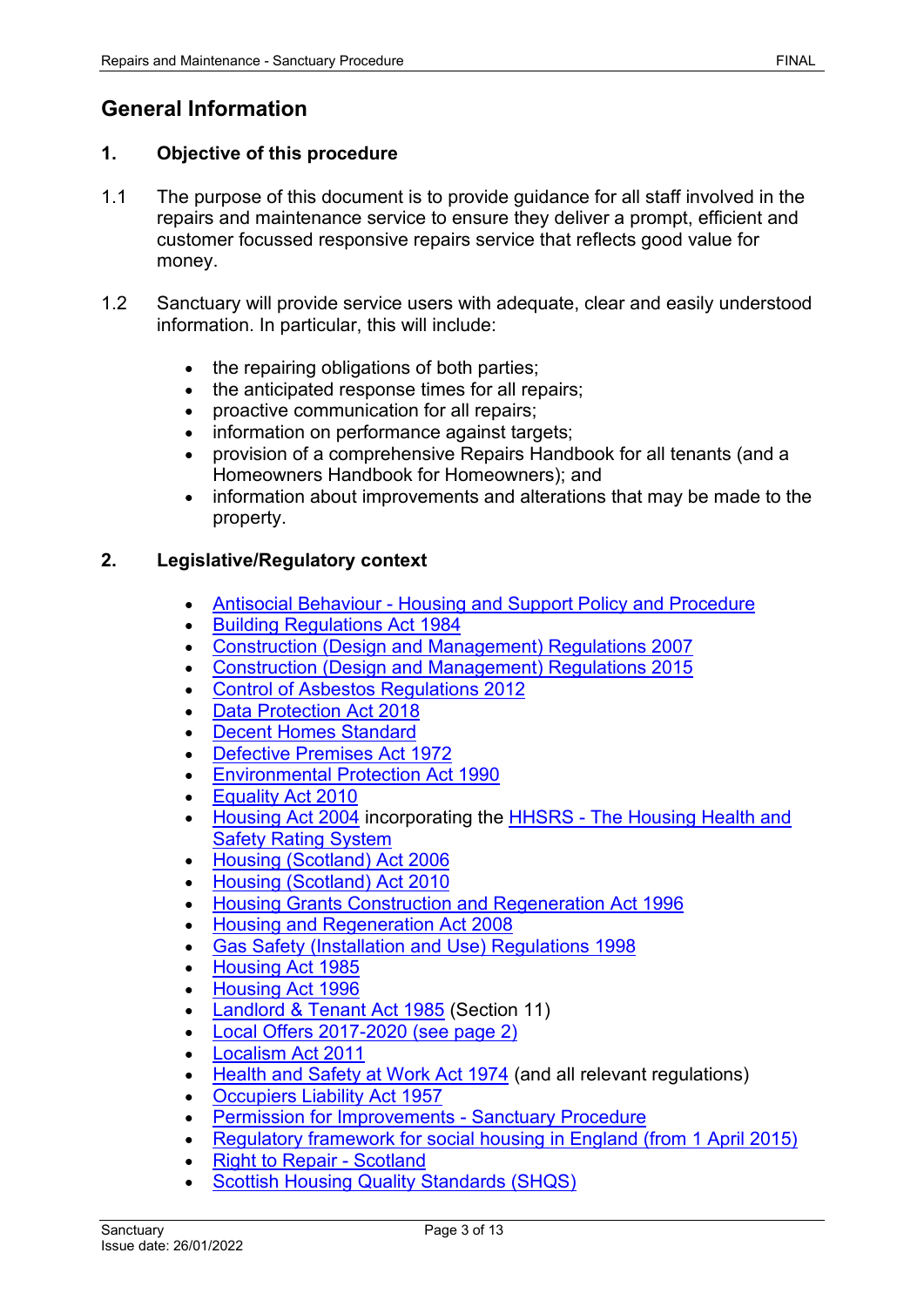- [Safeguarding -](https://solis/PolicyManagement/policy/Policies/Forms/Policy%20Document%20Set/docsethomepage.aspx?ID=3860&FolderCTID=0x0120D52000DE99EA054D4DF944BE591D81E49729D0008C670BDB86BED740B0B89E295CD8357C&List=a03723e1-d48b-4958-9669-9b86a90ef8b0&RootFolder=%2FPolicyManagement%2Fpolicy%2FPolicies%2FSafeguarding%20Adults%20%2D%20Group&RecSrc=%2FPolicyManagement%2Fpolicy%2FPolicies%2FSafeguarding%20Adults%20%2D%20Group) Sanctuary Policy
- [Safeguarding Children -](https://solis/PolicyManagement/policy/Policies/Forms/Policy%20Document%20Set/docsethomepage.aspx?ID=3989&FolderCTID=0x0120D52000DE99EA054D4DF944BE591D81E49729D0008C670BDB86BED740B0B89E295CD8357C&List=a03723e1-d48b-4958-9669-9b86a90ef8b0&RootFolder=%2FPolicyManagement%2Fpolicy%2FPolicies%2FSafeguarding%20Children%20%2D%20Group&RecSrc=%2FPolicyManagement%2Fpolicy%2FPolicies%2FSafeguarding%20Children%20%2D%20Group) Sanctuary Procedure
- [Safeguarding Adults -](https://solis/PolicyManagement/policy/Policies/Forms/Policy%20Document%20Set/docsethomepage.aspx?ID=3860&FolderCTID=0x0120D52000DE99EA054D4DF944BE591D81E49729D0008C670BDB86BED740B0B89E295CD8357C&List=a03723e1-d48b-4958-9669-9b86a90ef8b0&RootFolder=%2FPolicyManagement%2Fpolicy%2FPolicies%2FSafeguarding%20Adults%20%2D%20Group&RecSrc=%2FPolicyManagement%2Fpolicy%2FPolicies%2FSafeguarding%20Adults%20%2D%20Group) Sanctuary Procedure
- [Voids, Allocations and Lettings -](https://solis/PolicyManagement/policy/Policies/Forms/Policy%20Document%20Set/docsethomepage.aspx?ID=4255&FolderCTID=0x0120D52000DE99EA054D4DF944BE591D81E49729D0008C670BDB86BED740B0B89E295CD8357C&List=a03723e1-d48b-4958-9669-9b86a90ef8b0&RootFolder=%2FPolicyManagement%2Fpolicy%2FPolicies%2FVoids%2C%20Allocations%20and%20Lettings%20%2D%20Housing&RecSrc=%2FPolicyManagement%2Fpolicy%2FPolicies%2FVoids%2C%20Allocations%20and%20Lettings%20%2D%20Housing) Housing Policy and Procedure

### <span id="page-3-0"></span>**3. Responsibilities for implementation**

3.1 The Group Director - Housing and the Operations Director - Property Services have overall responsibility for the provision of the repairs and maintenance service and ensuring adoption of, and adherence to, this policy and its associated procedures.

# <span id="page-3-1"></span>**4. What's new - What's different?**

- 4.1 January 2022 Amended to:
	- reflect amended job titles; and
	- include clarification regarding charging costs where multiple operatives are involved, section 9 of the detailed procedure.
- 4.2 January 2020 Formal review, with the following changes:
	- Amendments to Detailed Procedures Step 2 and Step 8 to clarify that repairs resulting from pests/infestations may not be Sanctuary's responsibility; where there is uncertainty a Surveyor will carry out a site visit.
	- Section 1.2 highlighted that Sanctuary will provide 'proactive communication for all repairs'.
	- Section 5.3.4 clarified that external doors only require an emergency repair when the safety of the tenants and property is inhibited.

#### <span id="page-3-2"></span>**5. Repair categories**

- 5.1 Diagnosed responsive repairs will be allocated a distinct priority category. This is to ensure that Sanctuary's response is proportionate to the urgency of the repair and is efficient through the optimum use of resources. These categories also assist Sanctuary to monitor performance and provide information to deliver consistently high levels of performance.
- 5.2 In circumstances where a service user has deliberately or falsely reported an out-of-hour's emergency repair, Sanctuary will expect the service user to pay any costs related to the call out.
- 5.3 Emergency repairs
- 5.3.1 These apply to any repairs necessary to remove a serious threat to the health and safety of the service user, members of their household, visitors, or the structure and fabric of their home. Sanctuary's response to all emergency repair requests is to attend and make safe the property within 24 hours of receipt of the repair request.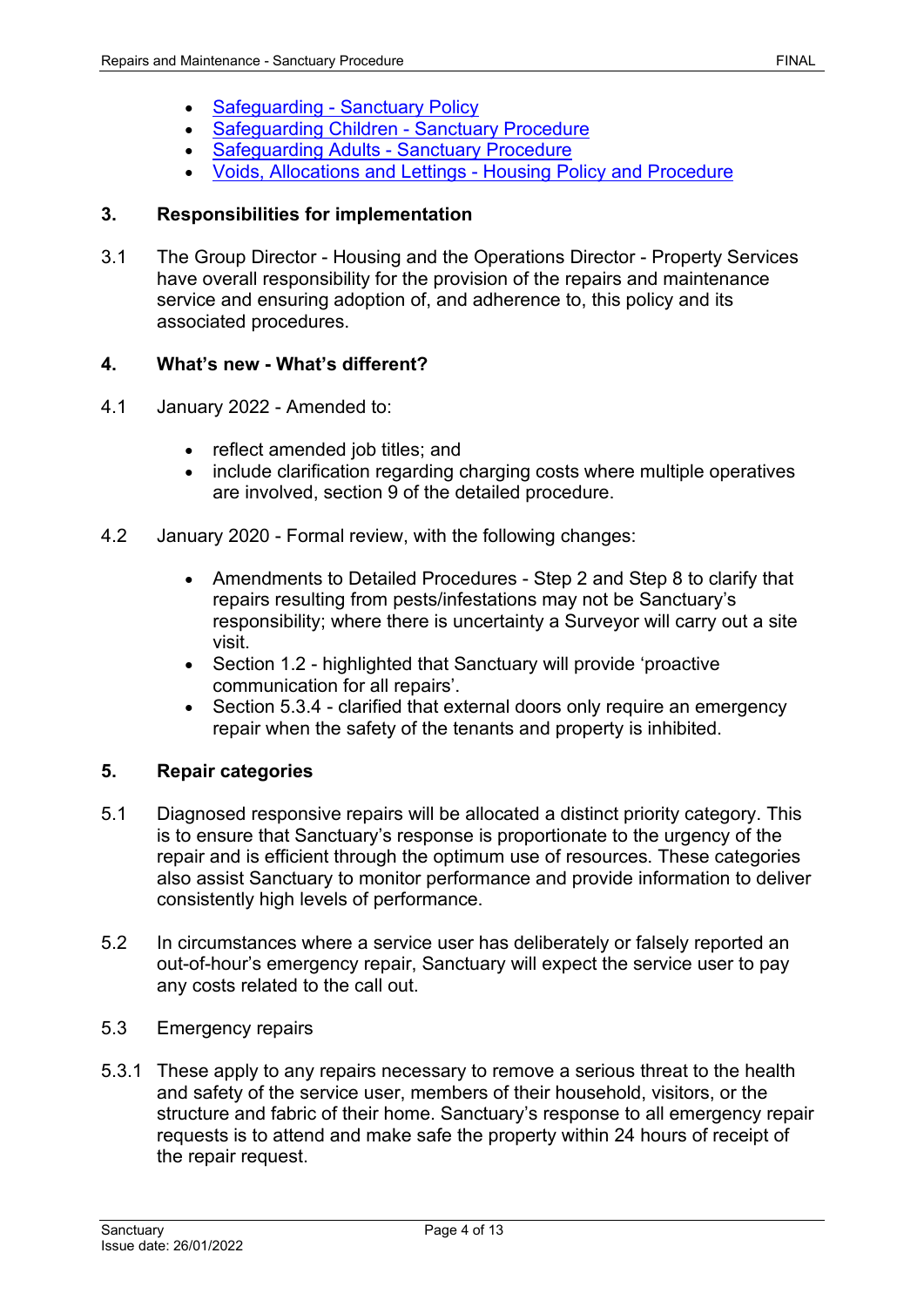- 5.3.2 In Scotland, Sanctuary will aim to attend to an emergency repair and make the situation safe within six hours.
- 5.3.3 At the discretion of the relevant Group Director or Operations Director, Sanctuary may need to access a property in order to make safe a repair that poses an immediate threat to the health and safety of service users or others residing in neighbouring properties or will cause substantial damage to the property. In such cases, Sanctuary will make every effort to contact the service user prior to entering the property.
- 5.3.4 Examples of emergency repairs include:
	- main drainage or sewer blocked;
	- damage to any ground floor windows, making them insecure;
	- insecure external door that inhibits the safety of the tenants and property;
	- water leak coming through the ceiling;
	- no water supply; and
	- heating repairs (during the winter season) where there is no other heating.
- 5.3.5 A second appointment may be required to complete all remedial works following initial attendance.
- 5.4 Appointed repairs
- 5.4.1 These apply to all non-emergency repairs for which access to the property is required. Customer Services Centre (CSC) Officers will agree an appointment with the service user during the first point of contact, wherever possible.
- 5.4.2 Examples of appointed repairs include:
	- partial loss of electrical power;
	- partial loss of water supply;
	- taps that cannot be turned on or off;
	- leaking gutters;
	- roof leaks to garages or outbuildings; and
	- repairs to boundary walls.
- 5.4.3 Sanctuary aims to complete all appointed repairs within 28 days and at the appointment time originally agreed with the resident. If an appointment time is changed, the service user will be contacted to agree an alternative appointment. If the service user needs to move an appointment, they will be offered a suitable alternative, provided they give at least half a day notice.
- 5.4.4 For Scotland, Sanctuary applies both 'urgent' and 'routine' categories of repairs instead of a singular 'appointed' category:
	- Urgent repairs comprise works required to prevent further damage to the property or where required works are causing serious inconvenience, for example, partial loss of electrical power or taps that cannot be turned on or off. Sanctuary aims to complete all urgent repairs within three working days.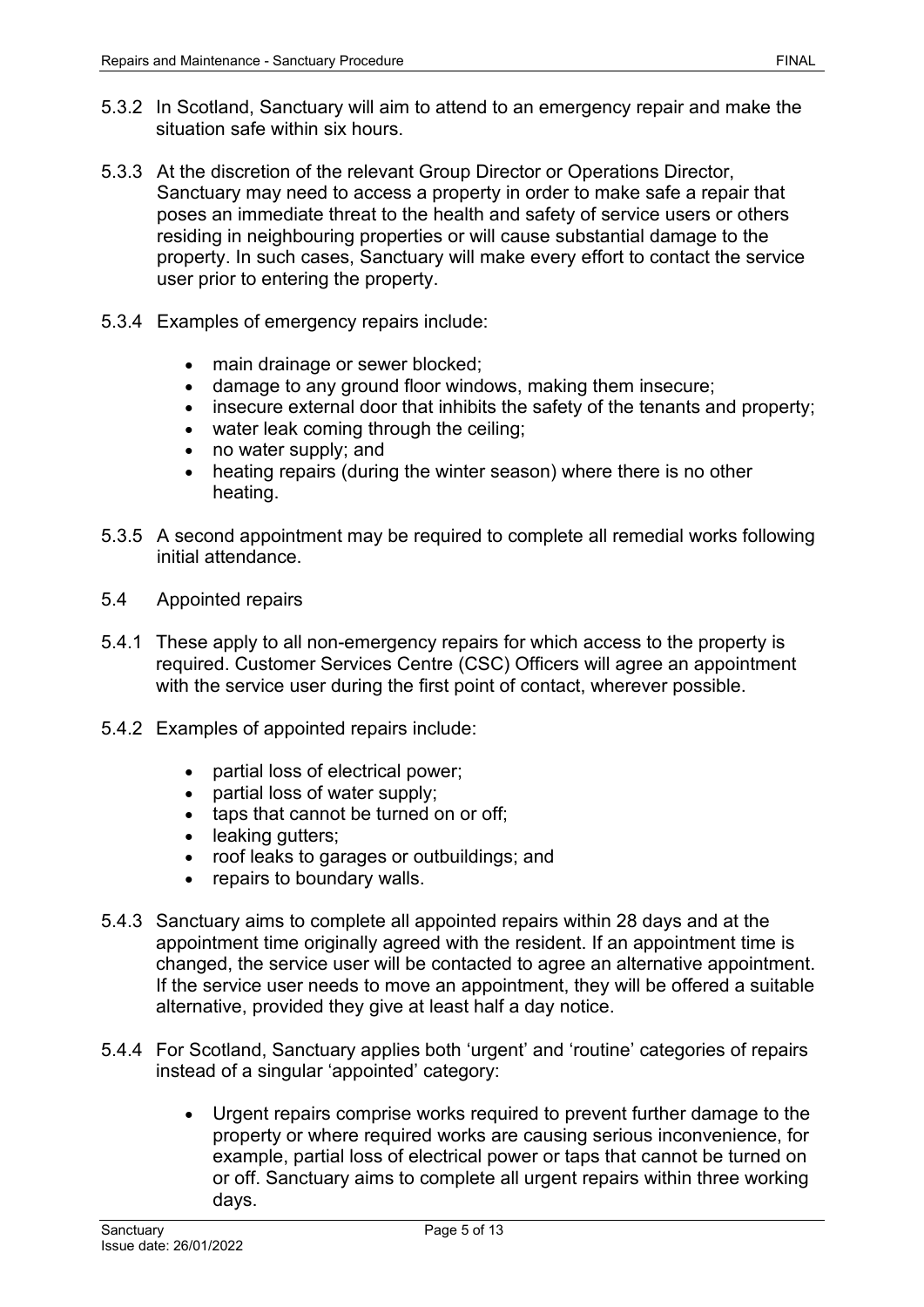- Routine repairs include works that are not causing damage to the property and do not pose a threat to the health and safety of the service user however, they cannot wait to be included in Sanctuary's Capital Reinvestment Programme. Sanctuary aims to complete all routine repairs within 20 working days.
- 5.5 Flexibility for vulnerable service users
- 5.5.1 Sanctuary will ensure that its repairs service is flexible towards the needs of vulnerable service users.
- 5.5.2 Where additional flexibility to repair priorities and services is required, Sanctuary will take into account the service users' needs and the severity of the situation; an appropriate action will be identified on a case by case basis.

# <span id="page-5-0"></span>**6. Right to Repair (only applicable to Scotland)**

6.1 The Right to Repair Scheme (under the Housing Scotland Act 2001) gives service users with Scottish Secure Tenancies the right to have small urgent repairs, known as 'qualifying repairs' carried out by their landlord within a given timescale. However, there are conditions to this scheme. Please see **Appendix 3** for further details.

#### <span id="page-5-1"></span>**7. Access to properties - health and safety risks**

- 7.1 Sanctuary may need to access a property in order to make safe a repair that poses an immediate threat to the health and safety of service users or others residing in neighbouring properties or is likely to cause substantial damage to the property.
- 7.2 In such cases, Sanctuary must take all reasonable actions to contact the service user, and the decision to access the property must be made by a senior member of staff (Group Director or Operations Director). In addition, any damage caused by entering the property must be made good and all actions taken must be clearly documented.

#### <span id="page-5-2"></span>**8. Unforeseen changes in service delivery**

- 8.1 Despite best efforts to complete all repairs on time, this is not always possible. Some repairs require specialist parts to be ordered, or for specialist contractors to be called in. If these situations occur, Sanctuary must keep service users informed of the progress of their repair and provide an update when the work will be completed.
- 8.2 Where unforeseen events occur, Sanctuary may need to prioritise repairs; appointed repairs may be rescheduled. Should this happen, Sanctuary must give service users as much warning as possible.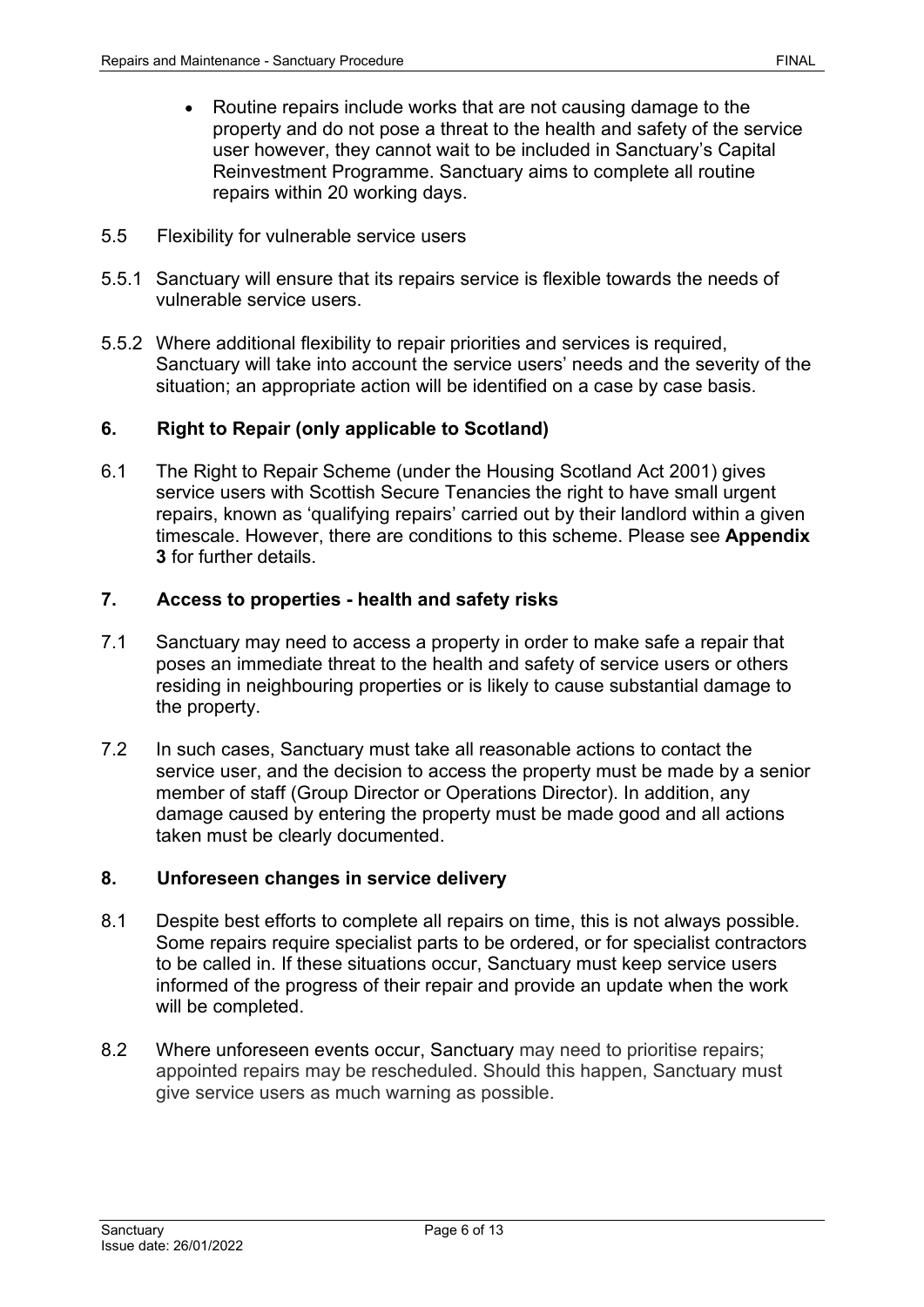# **Detailed Procedures**

<span id="page-6-1"></span><span id="page-6-0"></span>

| <b>Step</b>                                 | <b>Action</b>                                                                                                                                                                                                                                                                                                                                                                                                                                                                                                                                                                                                                                                                                                                                                                                                               | <b>Timescale</b>                                                                        |
|---------------------------------------------|-----------------------------------------------------------------------------------------------------------------------------------------------------------------------------------------------------------------------------------------------------------------------------------------------------------------------------------------------------------------------------------------------------------------------------------------------------------------------------------------------------------------------------------------------------------------------------------------------------------------------------------------------------------------------------------------------------------------------------------------------------------------------------------------------------------------------------|-----------------------------------------------------------------------------------------|
| 1. Repair requests<br>and response<br>times | If the service user telephones the CSC, they will be offered an appointment at first<br>contact. By all other methods (including via the website, email or in person), an<br>appointment will be offered once the Works Order has been raised - if access to the<br>property is required. If the system is unavailable at the time of the user telephone call,<br>the appointment will be communicated to the user within 24 hours of contact. The CSC<br>must ensure it:<br>identifies the tenure of the service user; and                                                                                                                                                                                                                                                                                                 | Immediately<br>Within 24 hours of<br>contact<br>During call                             |
|                                             | check whose responsibility the repair is using the available information on<br>OneSanctuary and Appendix 1 as guidance.                                                                                                                                                                                                                                                                                                                                                                                                                                                                                                                                                                                                                                                                                                     |                                                                                         |
| 1a Identification of<br>repair need         | The following must all be adhered to by CSC prior to ordering a repair/inspection:<br>Repairs must be diagnosed as accurately as possible at the time of reporting<br>$\bullet$<br>the repair. The tenancy information must be consulted to ensure repairs are not<br>being completed on gifted items.<br>Installations still under warranty or guarantee - OneSanctuary must be checked<br>$\bullet$<br>at the time of raising the works order to ensure this is adhered too.<br>Where there are serious or persistent repair issues, the record of 'repair history'<br>must be consulted so as to assist with diagnosis and also to avoid wasted effort<br>through unnecessarily repeated inspections by the Surveyor.<br>CSC must contact the relevant Surveyor to discuss any issues/concerns relating to the<br>above. | All within 24 hours<br>of telephone<br>contact and before<br>a works order is<br>raised |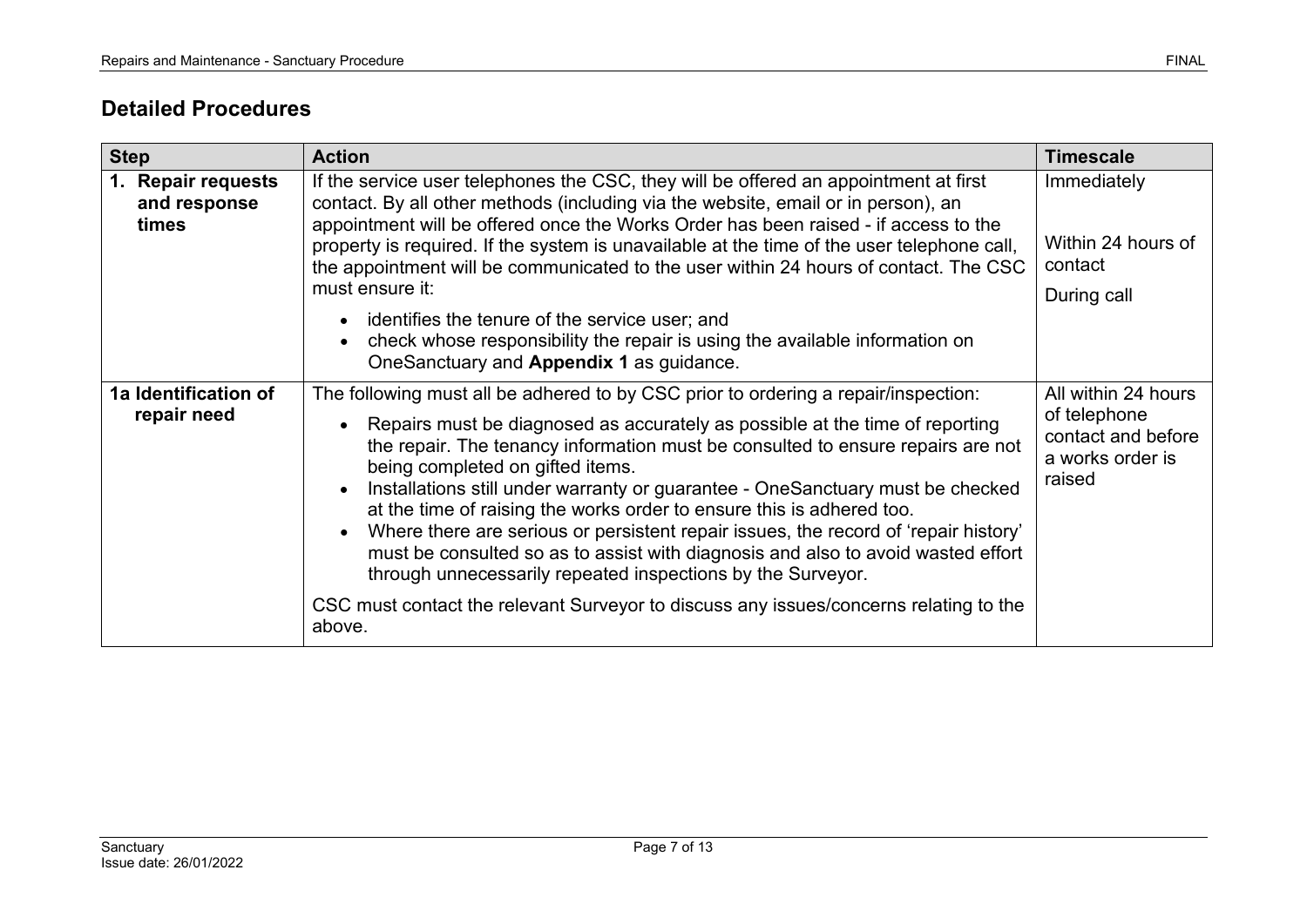<span id="page-7-0"></span>

| <b>Step</b> |                                                                              | <b>Action</b>                                                                                                                                                                                                                                                                                                                                                                                                                                                                                                                                                  | <b>Timescale</b>                                          |
|-------------|------------------------------------------------------------------------------|----------------------------------------------------------------------------------------------------------------------------------------------------------------------------------------------------------------------------------------------------------------------------------------------------------------------------------------------------------------------------------------------------------------------------------------------------------------------------------------------------------------------------------------------------------------|-----------------------------------------------------------|
|             | 2. CSC assess<br>repair<br>information to<br>determine who is<br>responsible | A) Sanctuary is responsible for all repairs that are:<br>required due to normal wear and tear;<br>repairs to the structure and/or exterior of the premises; and<br>repairs to any installations in the property provided by Sanctuary.<br>$\bullet$                                                                                                                                                                                                                                                                                                            | During the call or<br>as soon as phone<br>call has ceased |
|             |                                                                              | Note: For a more detailed list, see Appendix 1 - Repair responsibility table.                                                                                                                                                                                                                                                                                                                                                                                                                                                                                  |                                                           |
|             |                                                                              | Note: Repair responsibilities will vary for Homeowners, see Appendix 9 -<br>Homeowners responsibilities and information.                                                                                                                                                                                                                                                                                                                                                                                                                                       |                                                           |
|             |                                                                              | <b>Note:</b> For details on repairs procedures for factored owners in Scotland, refer to the<br><b>Factored Owners - Scotland Policy and Procedure.</b>                                                                                                                                                                                                                                                                                                                                                                                                        |                                                           |
|             |                                                                              | B) Service users may request repairs resulting from:                                                                                                                                                                                                                                                                                                                                                                                                                                                                                                           | Within 24 hours of                                        |
|             |                                                                              | vandalism;<br>pests and infestation;<br>unforeseen or accidental damage (for example, storm, flood); and/or<br>accidents by a third party.<br>$\bullet$                                                                                                                                                                                                                                                                                                                                                                                                        | the inspection<br>taking place                            |
|             |                                                                              | In these circumstances, the CSC must:                                                                                                                                                                                                                                                                                                                                                                                                                                                                                                                          |                                                           |
|             |                                                                              | • Advise the service user that the repair requested may not be Sanctuary's<br>responsibility and may result in a recharge.<br>If unclear on who is responsible for the repair, arrange for the Surveyor to carry<br>out a home visit to determine responsibility.<br>If the repair is related to pests/infestation, arrange for a Surveyor to carry out a<br>home visit to confirm what is required and determine responsibility. If the repair<br>is related to bed bug infestation, notify the relevant Manager to determine the<br>most appropriate action. |                                                           |
|             |                                                                              | If, after inspection, the repair is deemed to be the responsibility of Sanctuary and<br>covered by insurance, then Insurance must be notified by the person carrying out the<br>inspection immediately to ensure Sanctuary is able to refer to its insurers within the<br>correct timeframes. For further information please visit the <i>Insurance SOLIS</i> page.                                                                                                                                                                                            |                                                           |
|             |                                                                              | C) If the repair is considered a 'defect' (OneSanctuary will show the defect liability<br>period) the process outlined in Appendix 2, Defects must be followed by the CSC.                                                                                                                                                                                                                                                                                                                                                                                     |                                                           |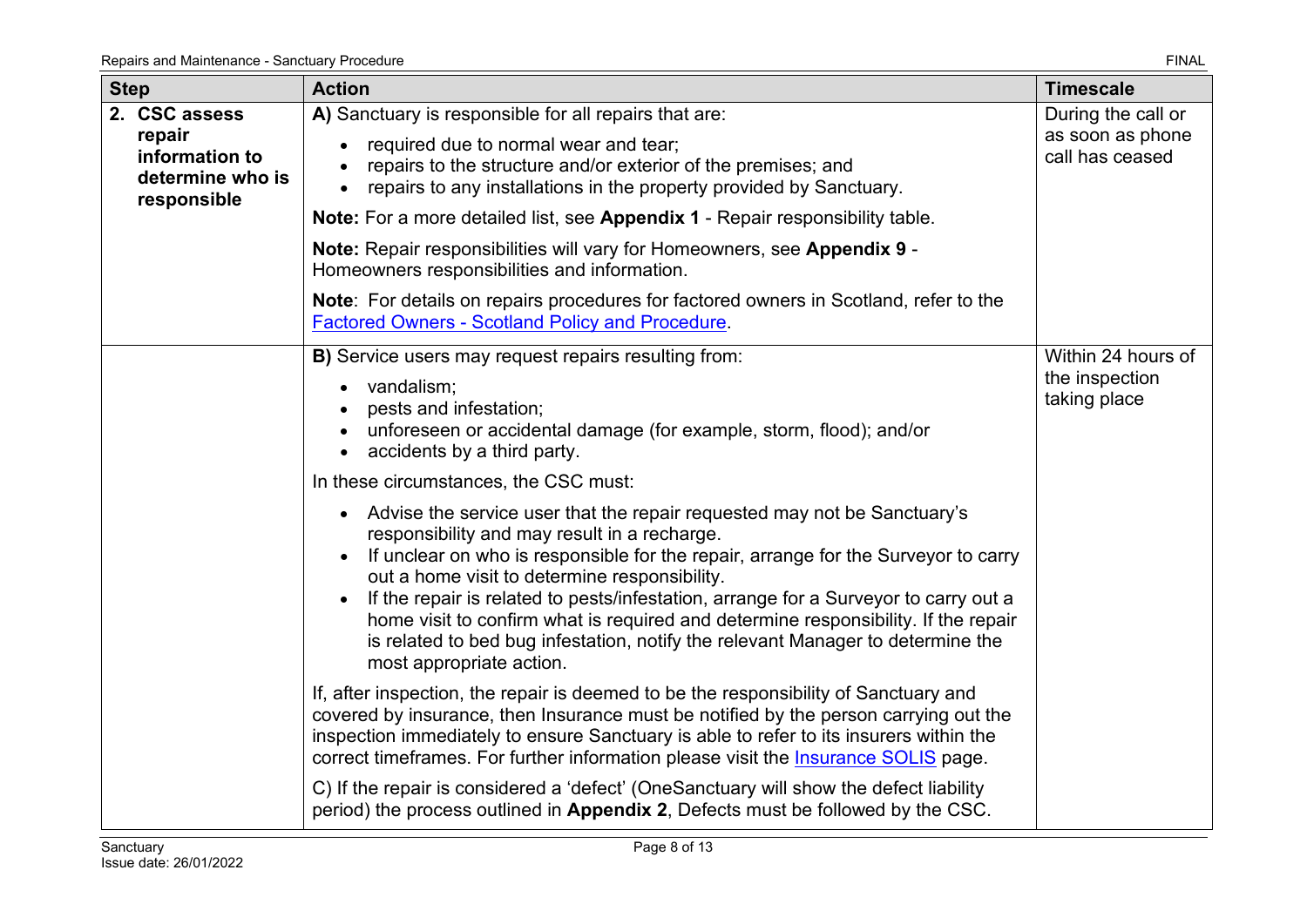<span id="page-8-2"></span><span id="page-8-1"></span><span id="page-8-0"></span>

| <b>Step</b>                            | <b>Action</b>                                                                                                                                                                                                                                                                                                                            | <b>Timescale</b>                                                                                     |
|----------------------------------------|------------------------------------------------------------------------------------------------------------------------------------------------------------------------------------------------------------------------------------------------------------------------------------------------------------------------------------------|------------------------------------------------------------------------------------------------------|
| 3. Repair request                      | The CSC must decide whether to:                                                                                                                                                                                                                                                                                                          | During the call                                                                                      |
| logged                                 | raise a notification if it is clear that Sanctuary is responsible for the repair; or<br>contact a regional Surveyor to carry out an inspection if the repair responsibility<br>is still unclear; or<br>contact the regional Homeownership team if further clarification is required once<br>the correct fields on SAP have been checked. | Within 24 hours of<br>notification being                                                             |
|                                        | Once a notification is raised CSC staff will raise and authorise Works Orders, as<br>appropriate.                                                                                                                                                                                                                                        | raised                                                                                               |
| 4. Works Order                         | The CSC raise the Works Order immediately if no pre-inspection is required, and if the<br>Works Order is within the agreed authorisation limit.                                                                                                                                                                                          | Immediately on<br>receipt of repair                                                                  |
|                                        | If pre-inspection is required, it must be scheduled at the point of contact with the<br>service user. The service user must be made aware that this is a pre-inspection, and a<br>separate appointment may be required to remedy the repair within 28 days.                                                                              | request.                                                                                             |
| 5. Confirmation of<br>appointment time | The CSC must confirm appointment times for all repairs where access to the property<br>is required.                                                                                                                                                                                                                                      | When appointment<br>is arranged with<br>service user.<br>Once the works<br>order has been<br>raised. |
|                                        | If the service user has reported the repair via telephone, the agreed appointment time<br>will be confirmed with the service user whilst they are on the telephone.                                                                                                                                                                      |                                                                                                      |
|                                        | If the service user has reported the repair via email or Sanctuary's website, the<br>appointment time will be confirmed via return email, telephone or letter, as appropriate.                                                                                                                                                           |                                                                                                      |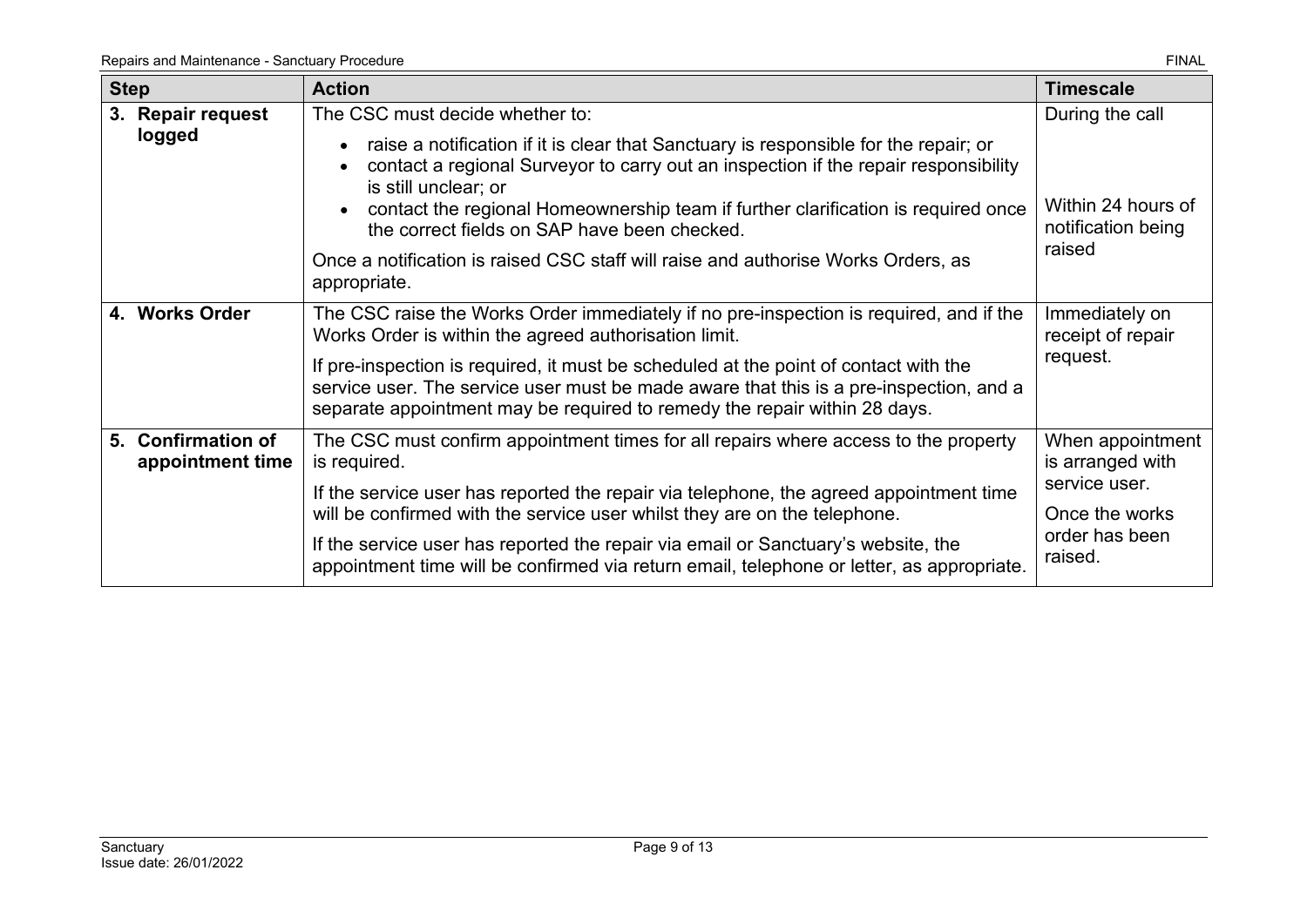<span id="page-9-1"></span><span id="page-9-0"></span>

| <b>Step</b> |                                         | <b>Action</b>                                                                                                                                                                                                                                                                                                                                               | <b>Timescale</b>                                                      |
|-------------|-----------------------------------------|-------------------------------------------------------------------------------------------------------------------------------------------------------------------------------------------------------------------------------------------------------------------------------------------------------------------------------------------------------------|-----------------------------------------------------------------------|
|             | 6. Identification of<br>repair priority | Repairs are identified as either an 'emergency' or 'appointed' repair. See Appendix<br>10, Repairs categories for further information.                                                                                                                                                                                                                      |                                                                       |
|             |                                         | All emergency repairs must be attended to and made safe within 24 hours of receipt of<br>the repair request.                                                                                                                                                                                                                                                |                                                                       |
|             |                                         | In Scotland, Sanctuary will aim to attend to an emergency repair and make the<br>situation safe within six hours.                                                                                                                                                                                                                                           |                                                                       |
|             |                                         | All appointed repairs aim to be remedied within 28 calendar days.                                                                                                                                                                                                                                                                                           |                                                                       |
|             |                                         | Sanctuary must attend all appointments agreed with the service user; unless an<br>alternative appointment has been agreed in advance with the service user. However, if<br>an unforeseen situation delays/prohibits attendance, the CSC must contact the service<br>user as soon as is practicable to advise of the delay and agree a suitable way forward. |                                                                       |
|             |                                         | Where a service user fails to keep an appointment, a second appointment will be<br>offered when the service user re-contacts the CSC.                                                                                                                                                                                                                       |                                                                       |
|             | 7. Pre - inspection<br>of property      | If the repair cannot be fully diagnosed at the first point of contact the CSC must log all<br>known information of the repair so an initial assessment can be made by the<br>Designated Officer - Maintenance. Any additional information or actions must be noted<br>on the system by the Surveyor.                                                        | Arranged and<br>completed within<br>10 working days of<br>works being |
|             |                                         | A suitable appointment must be allocated by the CSC between the service user and<br>the Designated Officer - Maintenance with the service user kept informed at all stages<br>of the process, (refer to the pre-inspection guidance - Appendix 4).                                                                                                          | requested.                                                            |
|             |                                         | Where a service user is unable to accept an appointment within the timescale, the<br>appointment can be extended further. Likewise, if the Designated Officer requires<br>further time due to availability, the target date can be extended for a suitable<br>appointment to be arranged.                                                                   |                                                                       |
|             |                                         | If criminal or other damage is suspected the Surveyor must assess the damage that<br>has been caused. (Appendix 5, Criminal or unforeseen/accidental damage guidance).                                                                                                                                                                                      |                                                                       |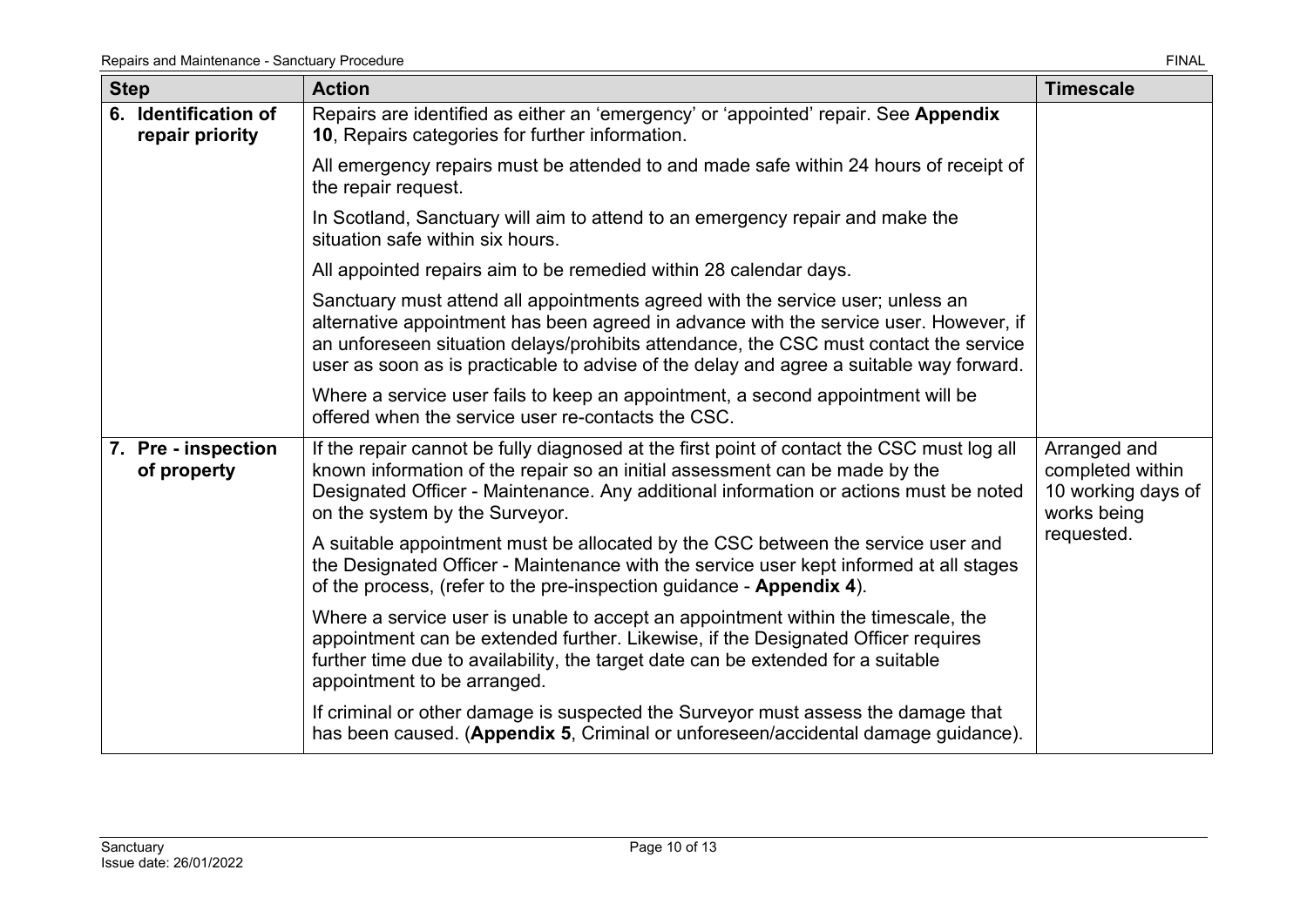<span id="page-10-0"></span>

| <b>Step</b>                | <b>Action</b>                                                                                                                                                                                                                                                                                                                                                                                                                                                                 | <b>Timescale</b>                                             |
|----------------------------|-------------------------------------------------------------------------------------------------------------------------------------------------------------------------------------------------------------------------------------------------------------------------------------------------------------------------------------------------------------------------------------------------------------------------------------------------------------------------------|--------------------------------------------------------------|
| 8. Assessment of<br>damage | Where the damage has been caused through vandalism, the Designated Officer -<br>Housing must be informed by the Surveyor who completed the pre-inspection and<br>action must be taken in accordance with the <b>Antisocial Behaviour - Housing and</b><br><b>Support Policy and Procedure by the Designated Officer - Housing.</b>                                                                                                                                            | Assessment must<br>be completed<br>within 10 working<br>days |
|                            | Where damage has been caused by an infestation of pests, the responsibility may lie<br>with the service user, unless it is in a communal area or due to a repair requirement<br>that is the responsibility of Sanctuary. Managers have discretion to request treatment<br>for infestations where there is a high risk of the issue spreading or recurring; for<br>example, on discovery of bed bugs in blocks of general needs flats or within a<br>supported housing scheme. |                                                              |
|                            | Where the damage has been caused by unforeseen or accidental damage, such as<br>roof damage caused by severe weather, Sanctuary must claim back the cost of the<br>work though Insurance (Insurance - Sanctuary Policy and Procedure).                                                                                                                                                                                                                                        |                                                              |
|                            | Where repairs have been caused by failure to previously report a repair, the<br>subsequent repairs will be logged but damage due to neglect will be the responsibility<br>of the service user. Refer to Appendix 8 - Rechargeable repairs for further<br>information.                                                                                                                                                                                                         |                                                              |
|                            | Where damage has been caused to items belonging to the service user, the service<br>user may claim on their home insurance. If damage is a result of Sanctuary action or<br>inaction this will be investigated as a complaint.                                                                                                                                                                                                                                                |                                                              |
|                            | Where damage has been caused by a third party (for example, a car driving into a<br>wall), this must be reported and repaired in accordance with Sanctuary's building<br>insurance. For further information visit the <b>Insurance SOLIS</b> page.                                                                                                                                                                                                                            |                                                              |
|                            | The service user must be kept informed at every stage of the process by the Surveyor.                                                                                                                                                                                                                                                                                                                                                                                         |                                                              |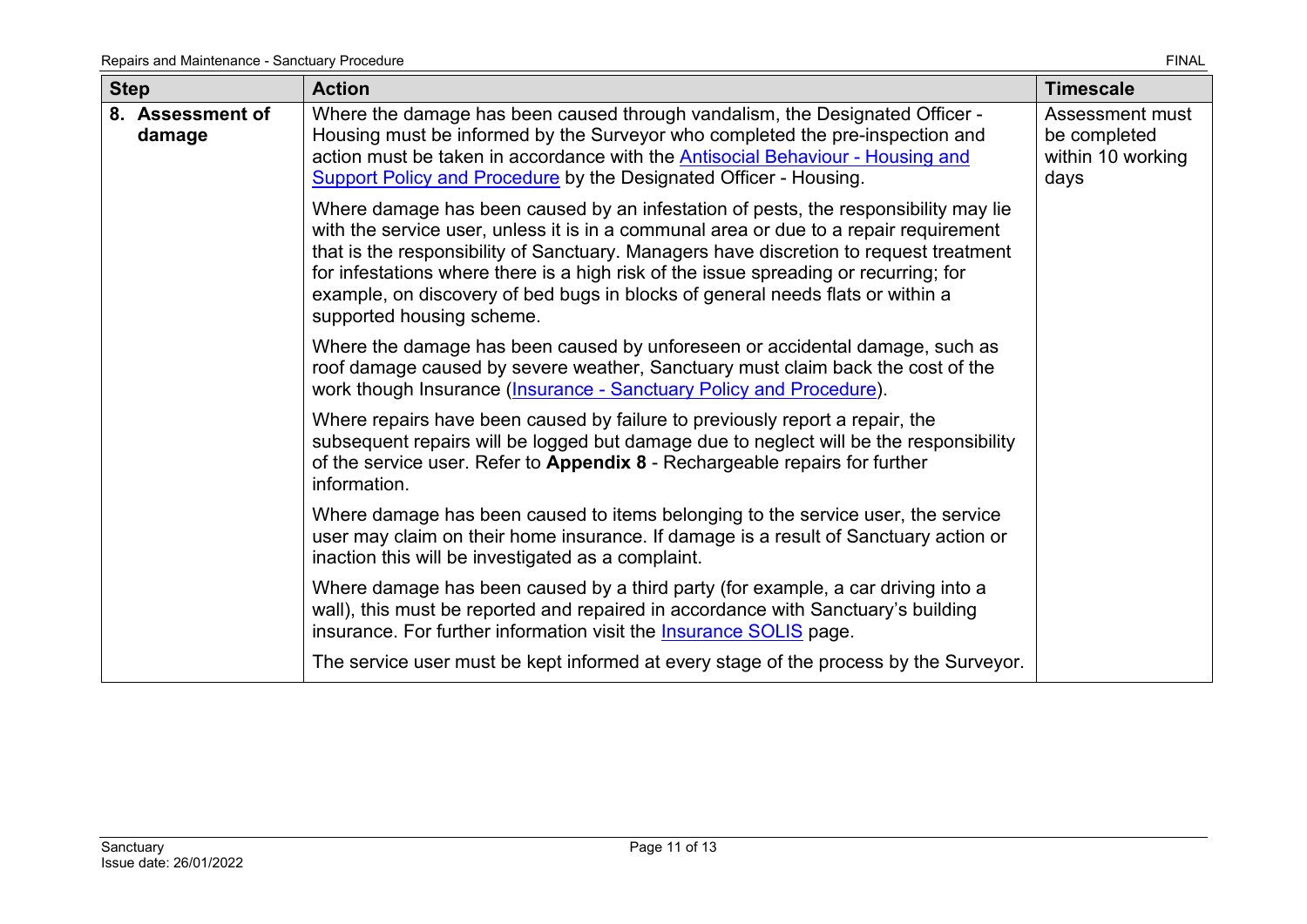<span id="page-11-2"></span><span id="page-11-1"></span><span id="page-11-0"></span>

| <b>Step</b>                      | <b>Action</b>                                                                                                                                                                                                                                                                                                                                                                            | <b>Timescale</b>                     |
|----------------------------------|------------------------------------------------------------------------------------------------------------------------------------------------------------------------------------------------------------------------------------------------------------------------------------------------------------------------------------------------------------------------------------------|--------------------------------------|
| 9. Variation Orders<br>(external | For extra works less than £75, the contractor should proceed with the works and<br>advise of the additional works (specifying the relevant repair code).                                                                                                                                                                                                                                 | Refer to<br>Sanctuary's              |
| contractors only)                | The CSC will authorise extra works under £500 (including VAT).                                                                                                                                                                                                                                                                                                                           | Contract<br>Management               |
|                                  | All extra works above the value of £500 - £750 (including VAT) must be approved by<br>Regional Senior Surveyors. Extra works over the value of £750 should be entered onto<br>the major works spread sheet and approval of these values should follow the financial<br>regulations policy. Any works over £1500 should enter into the quoted works process<br>to ensure value for money. | Framework for<br>timeframes.         |
|                                  | For extra works under £75, the contractor does not require authorisation. If over £75,<br>the contractor should submit an extra works request using the template (Appendix 6)<br>to the Regional Extra Works mailbox (e.g., CSC East requests).                                                                                                                                          |                                      |
|                                  | For homeowner schemes, all extra works are sent to the appropriate mailbox for<br>approval, regardless of value.                                                                                                                                                                                                                                                                         |                                      |
|                                  | When two operatives are required to attend a repair only one operative will close down<br>the works completed. This avoids duplication of the works and what is recharged back<br>to Sanctuary.                                                                                                                                                                                          |                                      |
| 10. Works completed              | Completion dates are reported by contractors to the CSC via weekly reports. These<br>are input onto the system within 24 hours by the CSC.                                                                                                                                                                                                                                               |                                      |
|                                  | In the case of completions by a Property Services operative these must be updated<br>immediately via the mobile device. Where operatives do not have a mobile device, the<br>completions are communicated by phone and entered directly in to OneSanctuary by<br>the CSC.                                                                                                                |                                      |
| <b>11. Post inspections</b>      | Post inspections are generated as per Sanctuary's post inspection process guidance<br>(Appendix 7).                                                                                                                                                                                                                                                                                      | See Appendix 7<br>for timeframes and |
|                                  | Contact must be made with the service user to agree an appointment and explain the<br>need for a post inspection by the Designated Officer - Property Services who must log<br>all information, correspondence and actions on OneSanctuary.                                                                                                                                              | responsibilities.                    |